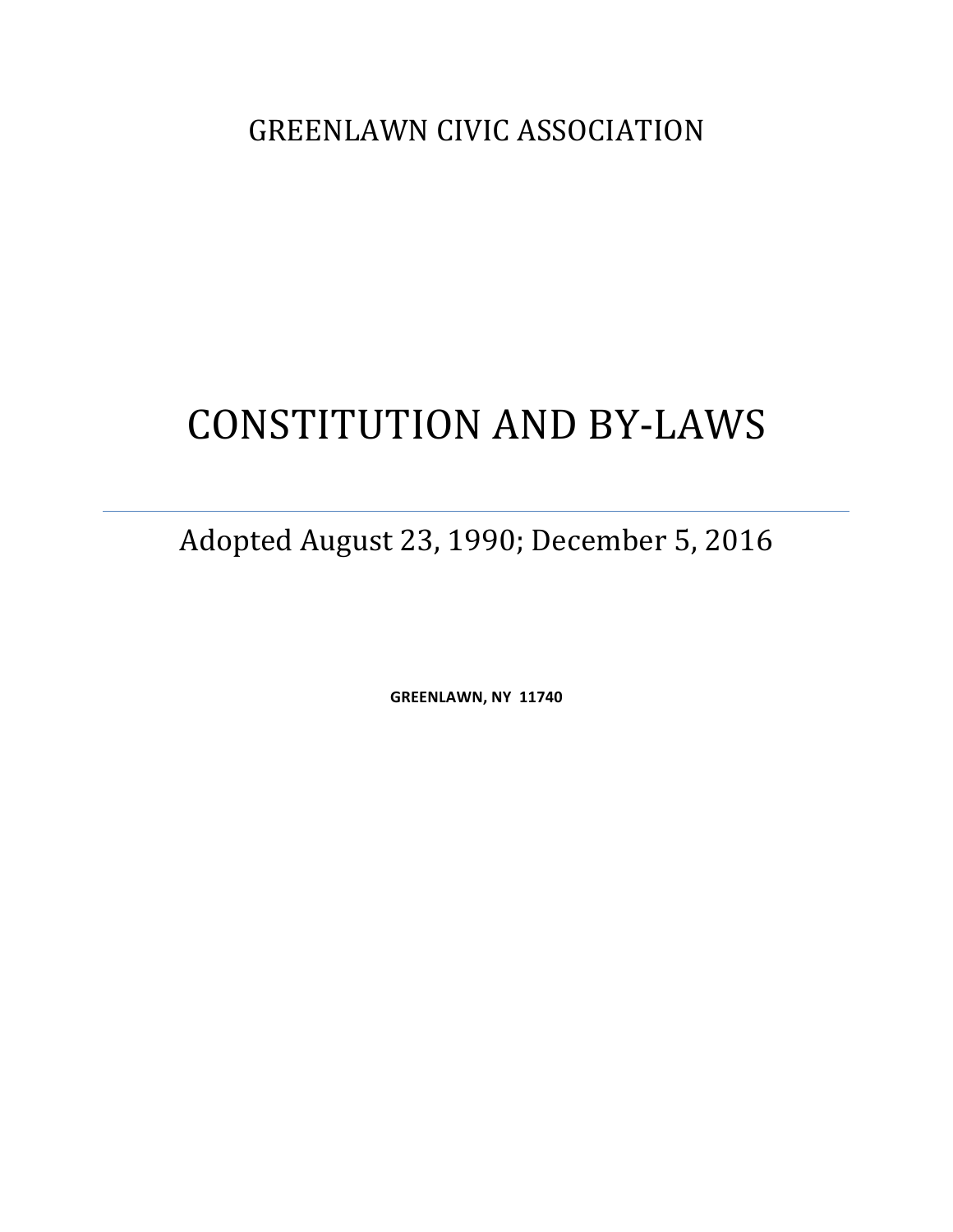## GREENLAWN CIVIC ASSOCIATION

# CONSTITUTION & BY-LAWS

## ARTICLE I: NAME

Section 1. This association shall be known as the Greenlawn Civic Association (hereafter referred to as GCA).

## ARTICLE II: PURPOSES

Section 1. The purposes for which GCA is formed are as follows:

- 1. To exercise, promote and protect the privileges and interests of the community.
- 2. To foster a healthy interest in the civic affairs of the community.
- 3. To develop good citizenship and civic pride.
- 4. To inquire into civic abuses and to seek reformation thereof.
- 5. To do any other act or thing incidental to or connected with the foregoing purposes or in advancement thereof, but not for the pecuniary profit or financial gain of its members, directors, or officers.

Section 2. GCA shall be non-partisan and apolitical.

## ARTICLE III: MEMBERSHIP

Section 1. All residents and business owners in the Greenlawn area shall be eligible for membership in this Association. A member in good standing shall be defined as one member of a family having paid the current annual dues. The membership year shall be October 1 through September 30. \*

## ARTICLE IV: DUES

Section 1. The annual dues to be paid by each member shall be fixed annually by the Board of Directors and shall be payable at the time the member joins and by October 1 of each year.

## ARTICLE V: FUNDS

Section 1. The funds of GCA shall be raised by an annual membership campaign, and the funds so raised shall be used exclusively in the furtherance of the foregoing purposes. The officers of GCA shall serve without pay, and no part of the Association's funds shall be paid or distributed to the members of GCA.

## ARTICLE VI: BOARD OF DIRECTORS

Section 1. The elected members of the Board of Directors (BOD) shall consist of the officers of GCA: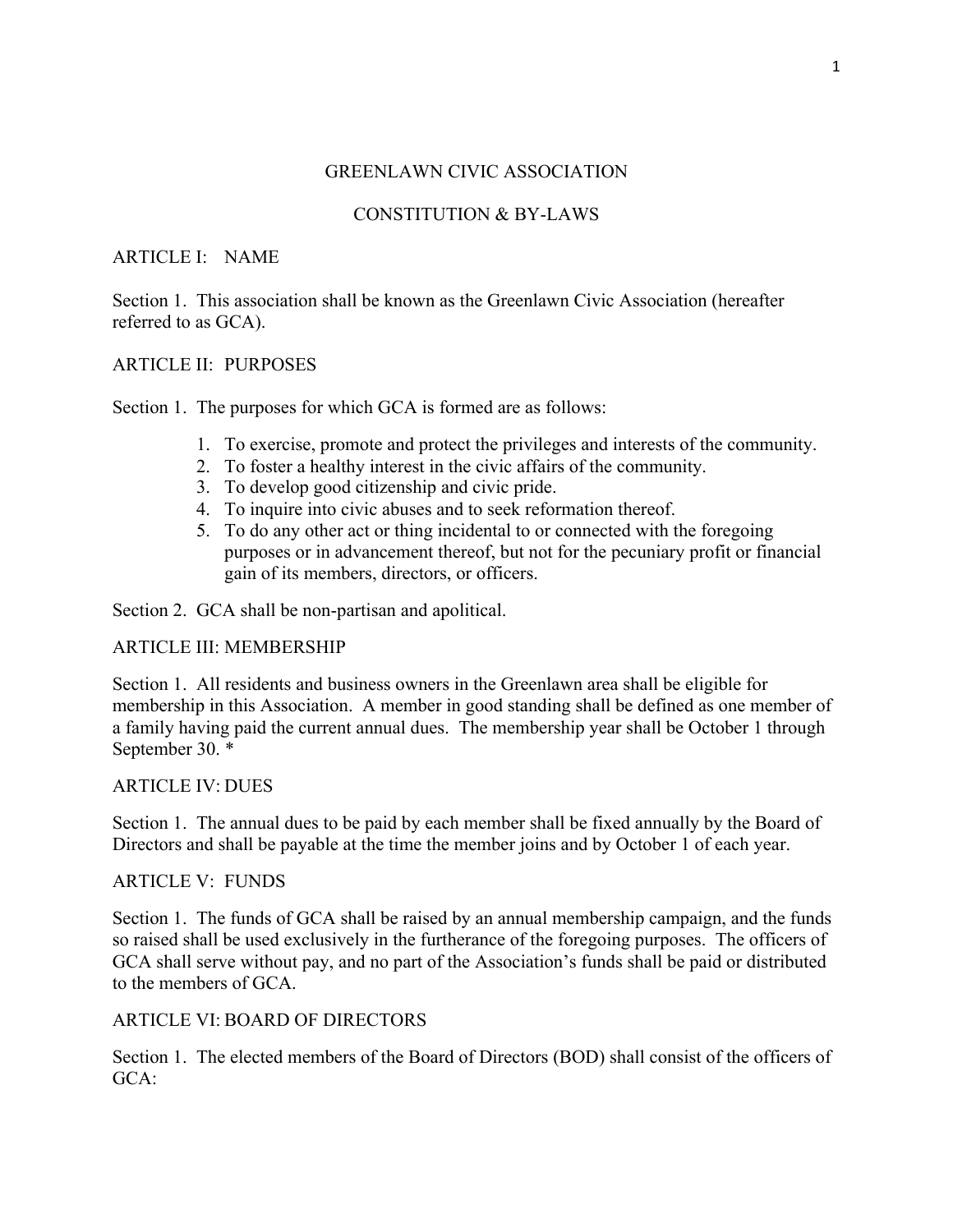- 1. President
- 2. Vice President/Liaison Chairman
- 3. Secretary/Historian
- 4. Treasurer
- 5. Member-at-Large

The appointed members of the Board of Directors shall be the Chairpersons of the following committees:\*

- 6. Beautification
- 7. Legal & Government
- 8. Membership
- 9. Merchants
- 10. Newsletter & Publicity
- 11. Programs
- 12. Traffic & Parking
- Section 2. A member of the Board of Directors may hold only (1) position on the Board.
- Section 3. Duties

The elected members of the Board of Directors shall provide the overall direction to the GCA. Their reserved responsibilities are:

- 1. To assure that all projects and activities of GCA and its committees conform to the Purposes of GCA (ARTICLE II).
- 2. To protect GCA's freedom of action of eschewing alliances with any political party, government agency or business group.
- 3. To ensure GCA's independence of policy setting and protect GCA's public credibility, by limiting Board membership to persons free of potential conflicts of interest with the purposes and projects of GCA due to their memberships or employment outside GCA. Persons with potential conflicts of interest shall include, without limitation, any person holding one or more elected or appointed salaried positions in any level of government or in any political party or other political organization.
- 4. To assist the President in the selection of Committee Chairpersons and the approval of Committee members.

The entire Board of Directors shall have operational authority in the management of the affairs of GCA. All rights and powers not reserved for the elected members of the Board shall be vested in the entire Board of Directors (BOD).

## Section 4. Vacancies

The President, with the approval of the elected members of the Board, shall fill vacancies occurring during the year in its Board. Any officer or chairperson appointed to fill a vacancy shall hold office only for the unexpired term of the officer or chairperson whose place he/she is appointed to fill.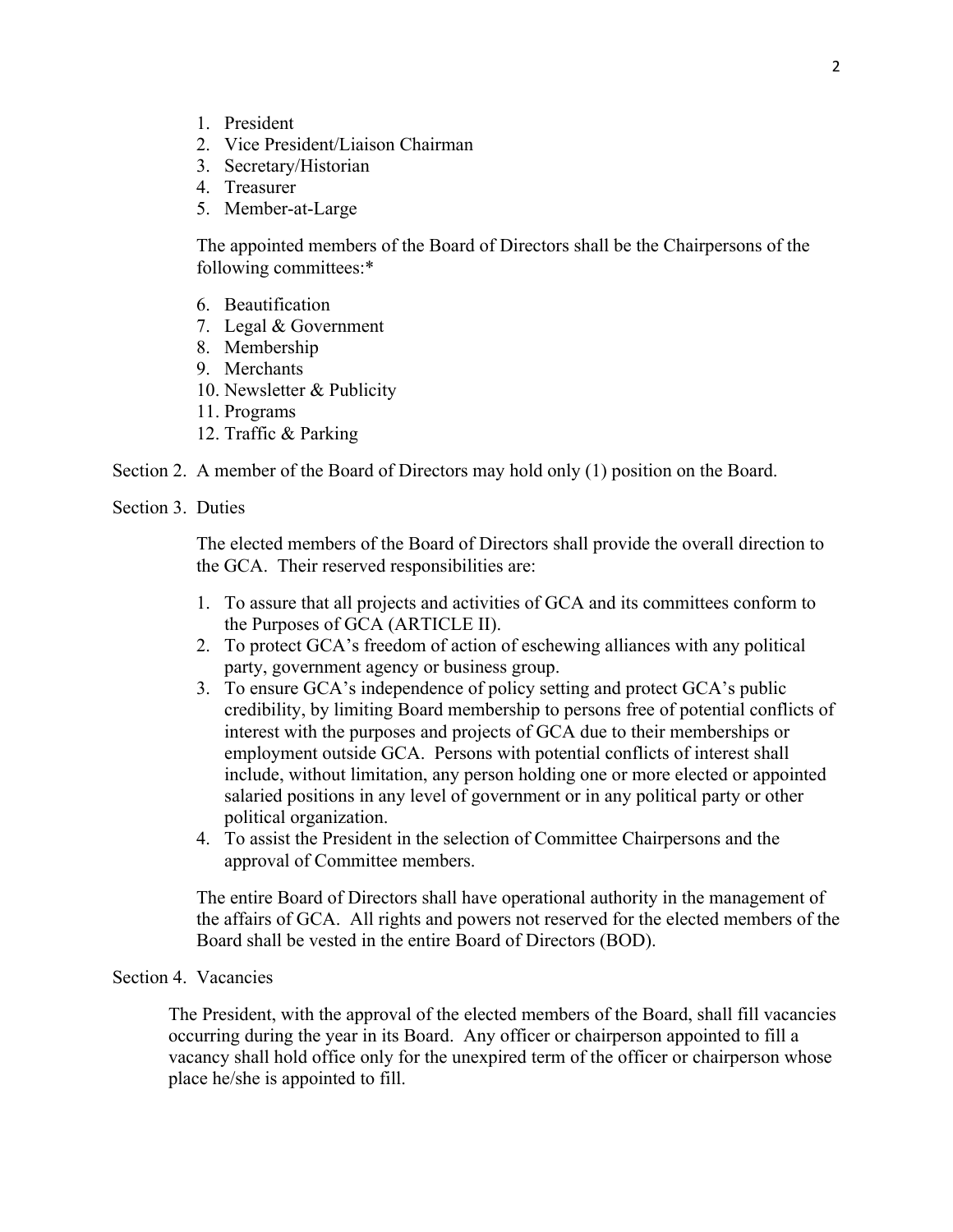#### Section 5. Terms of Office

The officers shall be elected at the annual GCA meeting and shall hold office for one year. Officers shall be limited to two (2) successive one-year terms in the same office.

The term of office for the Committee Chairmen shall be one year. Chairpersons shall be limited to two (2) one year terms in the same office.\*

Section 6. Quorum & Voting

At any meeting of the BOD, a majority of the full Board shall constitute a quorum. Each member of the Board shall have one vote. There can be no Co-Chairpersons of any committee. Members of the Board must be present to exercise their voting rights.

#### Section 7. Obligation of Funds

The Treasurer shall submit a budget for approval by the BOD. This budget shall then be submitted to the general membership for approval at the next general meeting after the election. The budget shall cover the time period from January 1 through December 31. Upon approval, such budget shall constitute authorization to the treasurer to disburse funds in accordance with the authorized limits set forth for each category or item of expenditure. Unbudgeted expenditures over \$200 must be approved by majority vote of the members attending a general meeting.

#### ARTICLE VII: OFFICERS

#### Section 1

The elected officers shall be President, Vice President, Secretary, Treasurer, and Member-at-Large.

## Section 2. President – Powers and Duties

The President shall preside at all meetings of the BOD. He shall generally manage and supervise the affairs of GCA and keep the BOD fully informed and freely consult with them concerning the activities of GCA. He shall appoint and dismiss Committee Chairpersons, subject to the approval of the elected members of the BOD. He shall perform all duties incident to the office President, subject to the control of the BOD and such other duties assigned to him by the BOD.

Section 3. Vice President/Liaison Chairperson – Powers and Duties

The Vice President shall have such powers and duties as may be assigned to her by the BOD. In the absence of the President, the VP shall in general have the powers and perform the duties of the President. As Liaison Chairperson, she shall have the responsibility to be in contact with all outside organizations, such as Boy Scouts, Girl Scouts, Lions Club, Rotary Club, Garden Club, Historic Association, other civic associations, Chamber of Commerce, etc. She shall perform all duties incident to the office of VP, subject to the control of the BOD, and such other duties as shall from time to time be assigned to her by the BOD.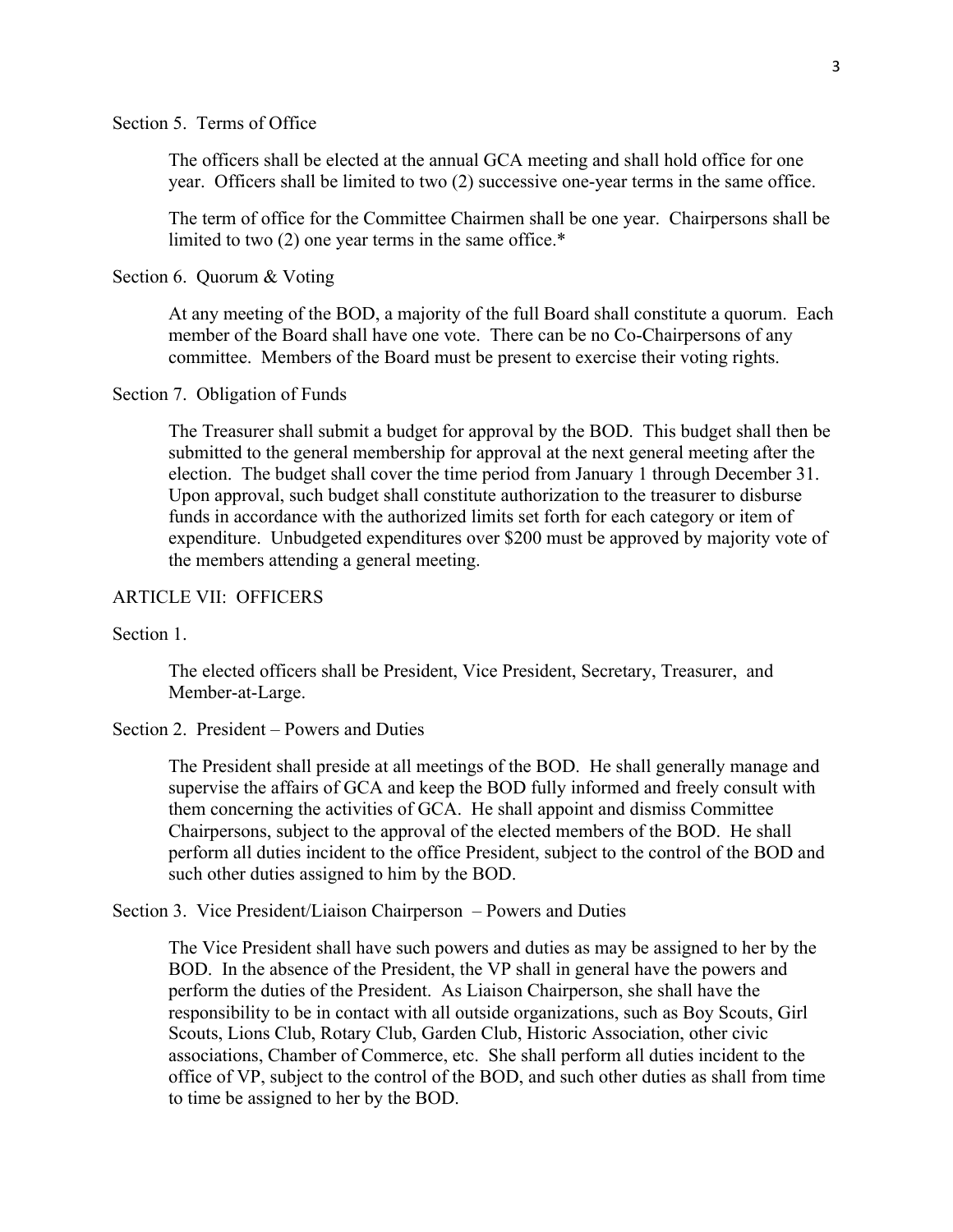Section 4. Secretary/Historian – Powers and Duties

The Secretary shall act of secretary of all meetings of the BOD and General Meetings and shall keep the minutes of all such meetings in the books proper for that purpose. He shall attend to the giving and serving of all notices of GCA. He shall attend to such correspondence as may be assigned. He shall perform all duties incident to the office of Secretary, subject to the control of the BOD, and such other duties as shall from time to time be assigned by the BOD. As Historian, he shall be responsible for keeping the history of GCA, including flyers, newsletters, publicity, newspaper articles, etc.

Section 5. Treasurer – Powers and Duties

The Treasurer shall have the care and custody of all the funds and securities of GCA and shall deposit said funds in the name of the GCA in such bank or trust company as the Directors may elect. She shall sign all checks, which shall be countersigned by the President, and which shall be duly authorized by the BOD. She shall keep complete and accurate accounts of receipts and disbursements. She shall present a written Treasurer's Report at every Board and General Meeting, which shall be attached to or included in the minutes of the meeting. She shall perform all duties incident to the office of Treasurer, subject to the control of the BOD, and other such duties as shall from time to time be assigned to her by the BOD. The Treasurer shall make arrangements to have the books audited at the end of the fiscal year.

Section 6. Member-at-Large – Powers and Duties

The Member-at-Large shall be a voting member of the BOD whose duties shall be to attend all board meetings and General Meetings and objectively represent the general membership in an effort to maintain open communication between the Board and the membership.

## ARTICLE VIII: COMMITTEE CHAIRPERSONS

Section 1.

The duties of each committee and its chairperson will be defined by the President with the approval of the other elected members of the BOD. The standing committees shall be:\*

- 1. Beautification
- 2. Legal & Government
- 3. Membership
- 4. Merchants
- 5. Newsletter & Publicity
- 6. Programs
- 7. Traffic & Parking

#### ARTICLE IV: ELECTIONS OF OFFICERS

Section 1.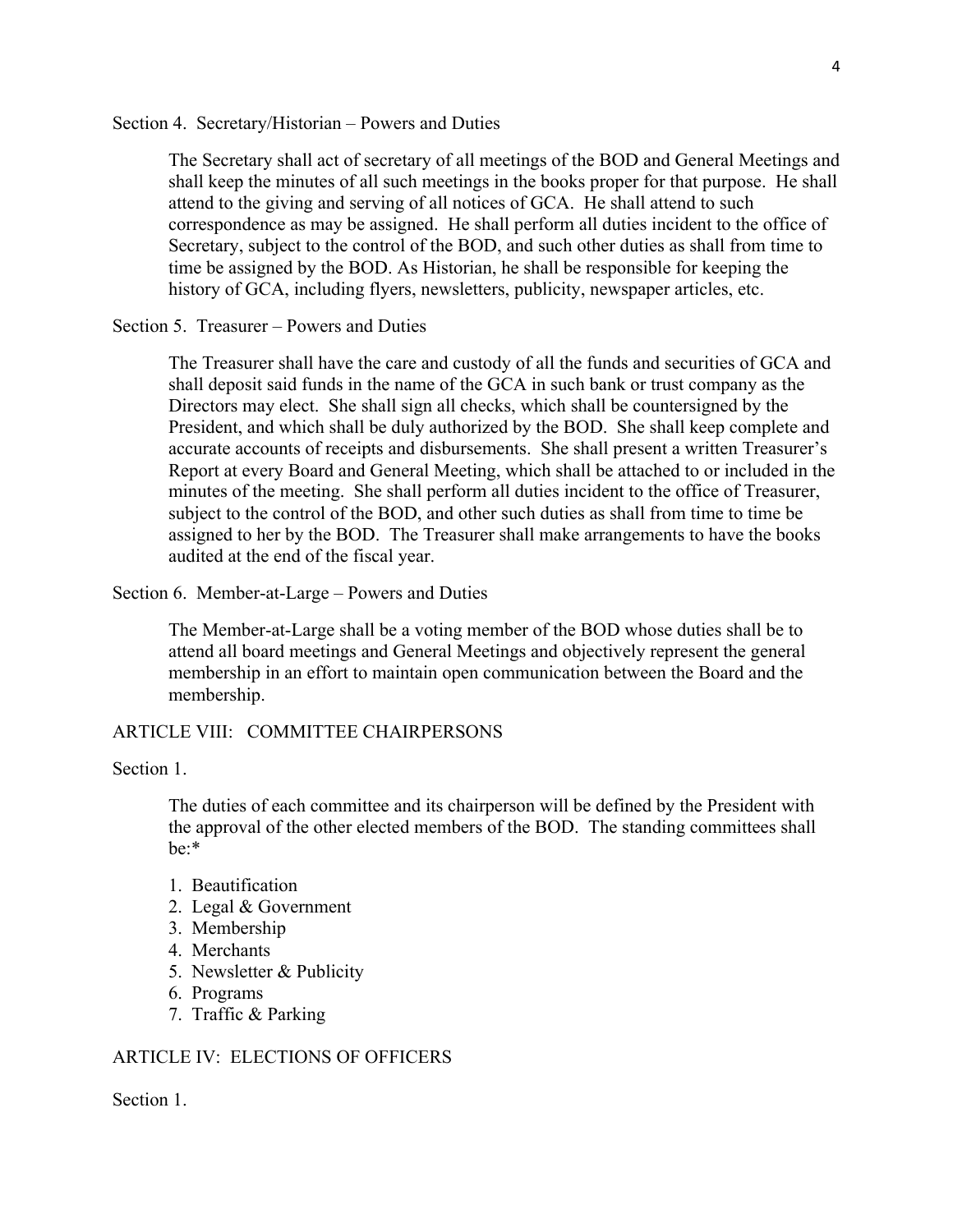Any member of GCA in good standing may run for elected office by filing a nominating petition with the signatures of the (10) GCA members, also in good standing, in support of his/her candidacy. These petitions shall be filed 30 days prior to the Annual Meeting. The candidates' names shall be published and distributed to the general membership at least fourteen (14) days prior to the Annual Meeting. Additional nominating petitions may be filed up to the start of the Annual Meeting.

#### Section 2. Elections

At the Annual Meeting each candidate shall be afforded three (3) minutes to speak on behalf of his candidacy. One other supporter for each candidate may speak for up to three (3) minutes.

- (a) Where there is only one candidate for a position, the Secretary shall cast a representative vote for that candidate.
- (b) Where there are more than one candidate for a position, there will be a written ballot vote. All members in good standing and present at the Annual Meeting shall be entitled to vote. Majority vote shall rule.

Section 3. Removal of Officers

Any elected officer may be subject to a recall vote during the next regularly scheduled general meeting after presentation of a petition of recall signed by 25% of members in good standing of GCA.

#### ARTICLE X: MEETINGS

Section 1. Annual Meeting

The Annual Meeting shall be held on the second Tuesday of October each year.\*

#### Section 2. General Meetings

The General Meetings shall be held bi-monthly. All general meetings shall provide an opportunity for members in good standing to address the membership and to present ideas and/or suggestions in an orderly manner.\*

Section 3. Board of Directors Meetings

The BOD shall meet bi-monthly on alternating months with the general meetings.\*

Section 4. Quorum

At the Annual GCA Meeting, twenty-five (25) active members in good standing shall constitute a quorum.

#### ARTICLE XI: SEAL

Section 1. The seal of the Association shall read:

GREENLAWN CIVIC ASSOCIATION, INC.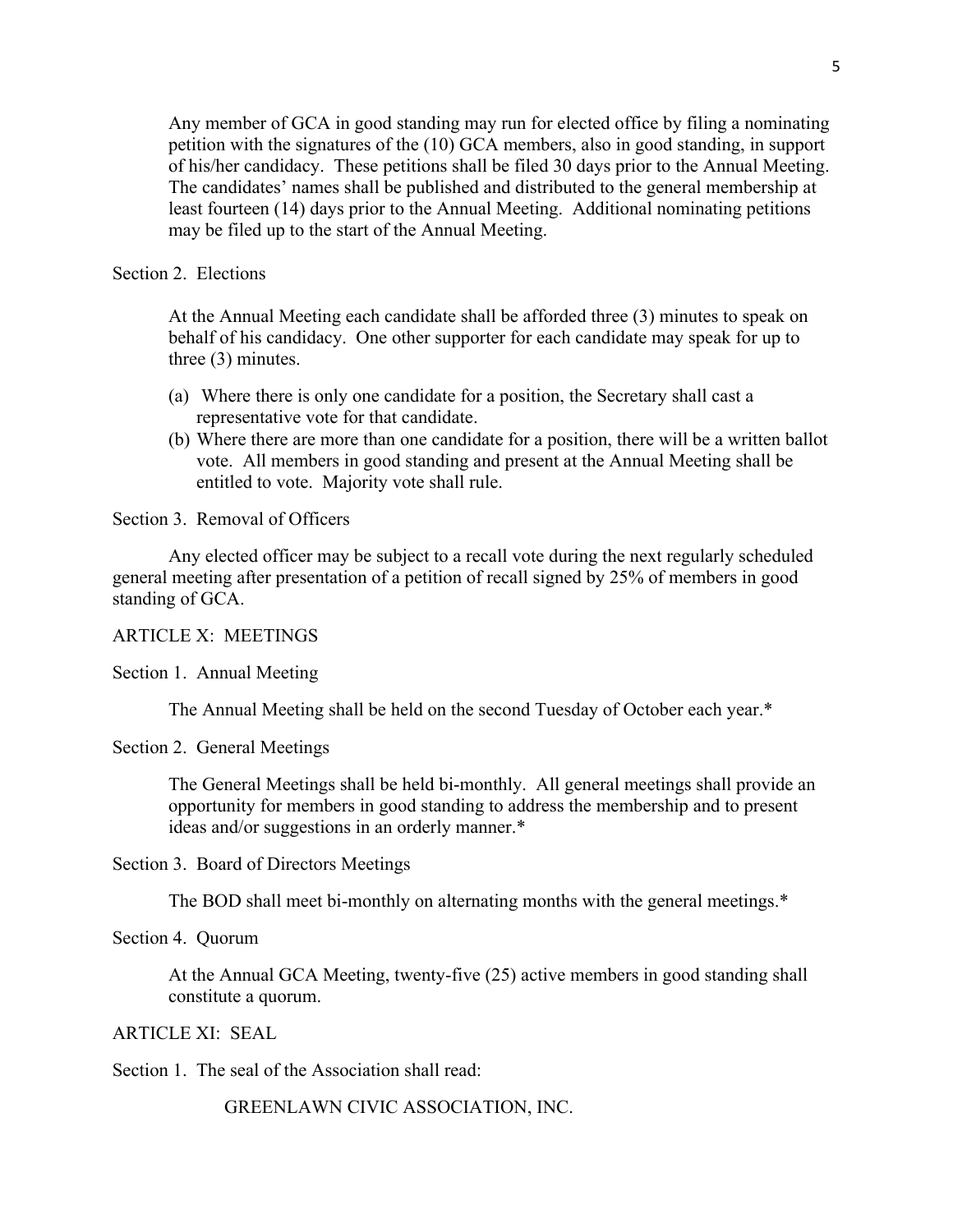#### NEW YORK

#### ARTICLE XII: OFFICE

Section 1. The GCA office shall be located at the residence of the elected President.

Section 2. There shall be kept at the GCA office:

- A) Certificate of Incorporation
- B) Corporate Records Book & Seal
- C) Minute Book
- D) Constitution & By-Laws

## ARTICLE XIII: DISSOLUTION OF THE ASSOCIATION

Section 1. A 2/3 vote of the membership shall be necessary to dissolve GCA.

Section 2. Should GCA be dissolved, all remaining funds shall be donated to the American Red Cross.

ARTICLE XIV: AMENDMENTS

Section 1. Amendments to these By-laws may be proposed at any meeting of the BOD.

Proposed revisions shall be submitted in writing to the BOD for discussion and approval and then published and distributed to the general membership prior to the Annual Meeting. A 2/3 vote of the members present at that meeting shall be required to adopt the revisions.

ARTICLE XV FISCAL YEAR

Section 1. The fiscal year of GCA shall be January 1 through December 31.

\*By-Laws Amendments

Adopted: August 23, 1990

Retyped: December 5, 2016